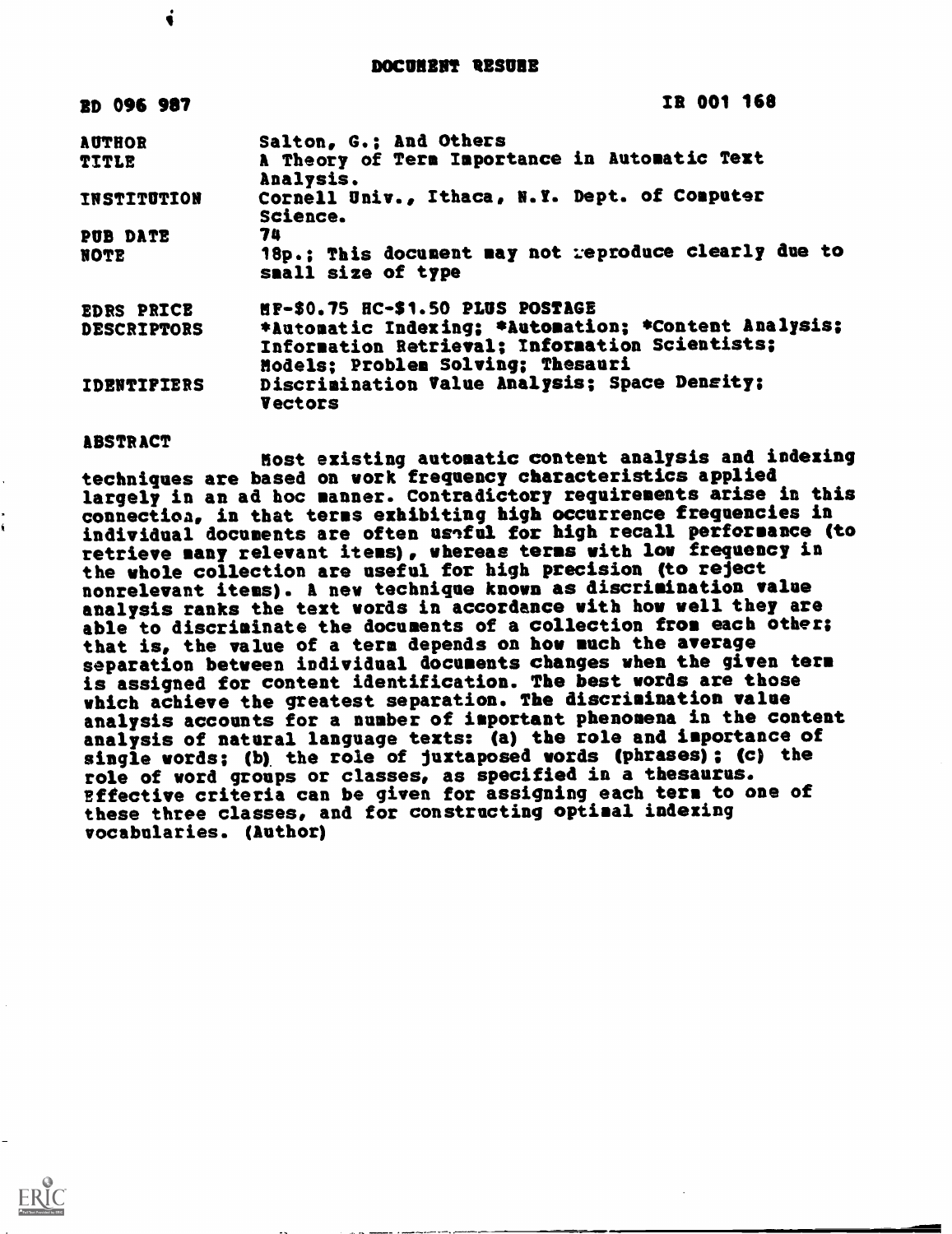

286900  $\overline{u}$ 

A Theory of Term Importance in Automatic Text Analysis

G. Salton\*, C.S. Yang\*, and C.T. Yu\*

# Abstract

relevant items), whereas terms with low frequency in the whole collection Most existing automatic content analysis and indexing techniques that terms exhibiting high occurrence frequencies in individual docubased on word frequency characteristics applied largely in an ad hoc manner. Contradictory requirements arise in this connection, in ments are often useful for high recall performance (to retrieve many are useful for high precision (to reject nonrelevant items) å

documents changes when the given term is assigned for content identification. A new technique, known as discrimination value analysis ranks the text words in acoordance with how well they are able to discriminate the documents of a collection from each other; that is, the value of a term depends on how much the average separation between individual The best words are those which achieve the greatest separation

important phenomena in the content analysis of natural language texts: The discrimination value analysis accounts for a number of

a) the role and importance of single words;

၉၇၊

b) the role of juxtaposed words (phrases);

c) the role of word groups or classes, as specified in a thesaurus,

Effective criteria can be given for assigning each term to one of these three classes, and for constructing optimel indexing vocabularies

a Department of Computer Science, Cornell University, Ithaca, N.Y. 19850.

 $\Delta$ 

100

+ Department of Computer Science, University of Alberta, Edmonton, Alberta

THIS DOCUMENT WHERE HEPRO<br>DUCED ERACTLY AS RECEIVED FROM<br>THE PERSON OR ONCONIZATION DRIGHT<br>ATING IT POINTS OF VEW OR ORIGINA<br>STATED CAN IN INSTITUTE OF<br>SEDUCATION POSITION OR POLICY<br>EDUCATION POSITION OR POLICY US DEPARTMENT UF MEALTH<br>EDUCATION & WELFARE<br>NATIONAL INSTITUTE OF<br>NATIONAL INSTITUTE OF

 $\cdot$ !

 $\begin{array}{c} \frac{1}{2} & \frac{1}{2} \\ \frac{1}{2} & \frac{1}{2} \\ \frac{1}{2} & \frac{1}{2} \\ \frac{1}{2} & \frac{1}{2} \\ \frac{1}{2} & \frac{1}{2} \\ \frac{1}{2} & \frac{1}{2} \\ \frac{1}{2} & \frac{1}{2} \\ \frac{1}{2} & \frac{1}{2} \\ \frac{1}{2} & \frac{1}{2} \\ \frac{1}{2} & \frac{1}{2} \\ \frac{1}{2} & \frac{1}{2} \\ \frac{1}{2} & \frac{1}{2} \\ \frac{1}{2} & \frac{1}{2} \\ \frac{1}{$ 

BEST DOPT NUMBER

 $\ddot{\phantom{0}}$ 

The theory is validated by citing experimental results.

 $\sim$ 

# 1. Document Space Configuration

Consider a collection of entities D (documents) represented by

weighted properties W. In particular, let

 $\mathbf{\hat{E}}$  $D_1 = (W_{11} \cdot W_{12} \cdot \cdots W_{16})$ 

them. That is, when two document vectors are exactly the same, the corresponding where  $w_{i,j}$  represents the weight of term  $j$  in the vector corresponding to the vectors may be assumed to be a function inversely related to the angle between configu tion of Fig. 1, where the similarity between any two of the document three terms identify the documents), the situation may be representer by the similarity of their respective term vectors. In three dimensions (when caly and D<sub>4</sub>, it is possible to define a measure of relatedness s(D<sub>1</sub>, D<sub>1</sub>) between the documents depending on the vectors are superimposed and the angle between them is zero. ith document. Given two documents  $D_1$ 

aire. When the dimensionality of the space exceeds three, that is when more than three terms are used to identify a given document, the envelope of the vector  $\frac{1}{2}$ smaller will be the angle between the vectors, and thus the rore similar the the space may be used to represent the collection as in the example of Fig. 2. tie  $\ddot{a}$ distance between two x's is inversely related to the similarity between corresponding document vectors -- the smaller the distance between x's, only the tips of the document vectors are shown, represented by x's, tern assignaen: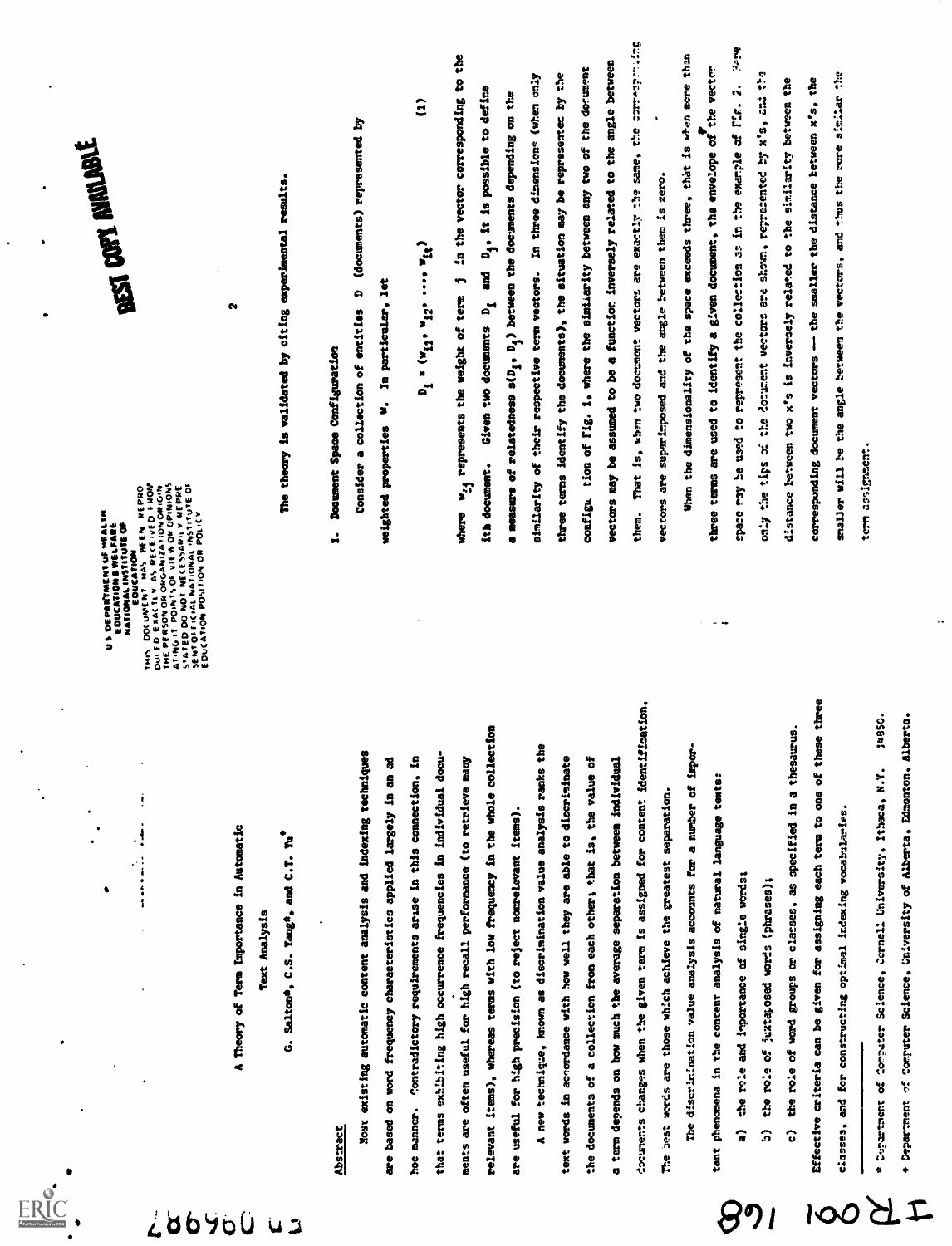$\bullet$ 

A central document, or centroid C, may be introduced, located in the center of the document space, which for certain purposes may represent the whole collection. The ith vector element c1 of the centroid can simply by defined as the average of the ith term wij across the n documents of the collection; that is n c a -Ey n ir It is clear that a particular document space configuration, such as that of fig. 2, reflects directly the details of the indexing cbeeen for the identification of the documents. This raises the question abort the choice of an optimum indexing process, or alternatively, about an effective document space configuration. A number of studies, carried out over the last few years, indizate that a good document space is one which maximizes the average separation between pairs of documents. (1,2) In particular, the document space will be \*.axially separated, when the average distance between each document and the space centroid is maximised, that is, when Q = I s(C, bi) i=1 (2) is minimum. Obviously, in such a case, it may be easy to retrieve each given document without also necessarily retrieving its neighbors. This insures a high precision output, since the retrieval of a given relevant item will then not also entail the retrieval of many nonrelevant items in its vicinity. Furthermore, when the relevant documents are located in the same general area of the space, high recall may also he obtainable, since many relevant items lay then be correctly retrieved, and many nonrelevant correctly rejected.\* A particular indexing system, known as the discrimination value lode: r assigns the highest weight, or value, to those terms which cause the maxim= possible separation between the documents of a collection. This model is described and analysed in the remainder of this study. 2. The Discrimination Value Nodel. The discrimination value of a term is a t...asure of Vie changes in space separation which occur when a given term is assigned to a collection of documents. A good discriminator is one which when assigned as an index term will render the documents less similar to each other; that is, its assi7nrent decreatcn the space density. Contrariwise, a poor discriminator increases tie density of the space. By computing the space densities both before and after assignment of each term, it is possible to rank the terms in decreasing order of their discrimination values. In particular, consider a measure of the space density, such as '..he value given in equation (2), and let Qk represent the density Q with the kth term removed from all document (and from the centroid) vectors. The discrimination \* Retrieval performance is often measured by parameters such as recall and precision, reflecting the ratio of relevant items actually retrieved, and of retrieved items actually relevant.

$$
Q = \sum_{i=1}^{n} s(C, b_i)
$$
 (2)

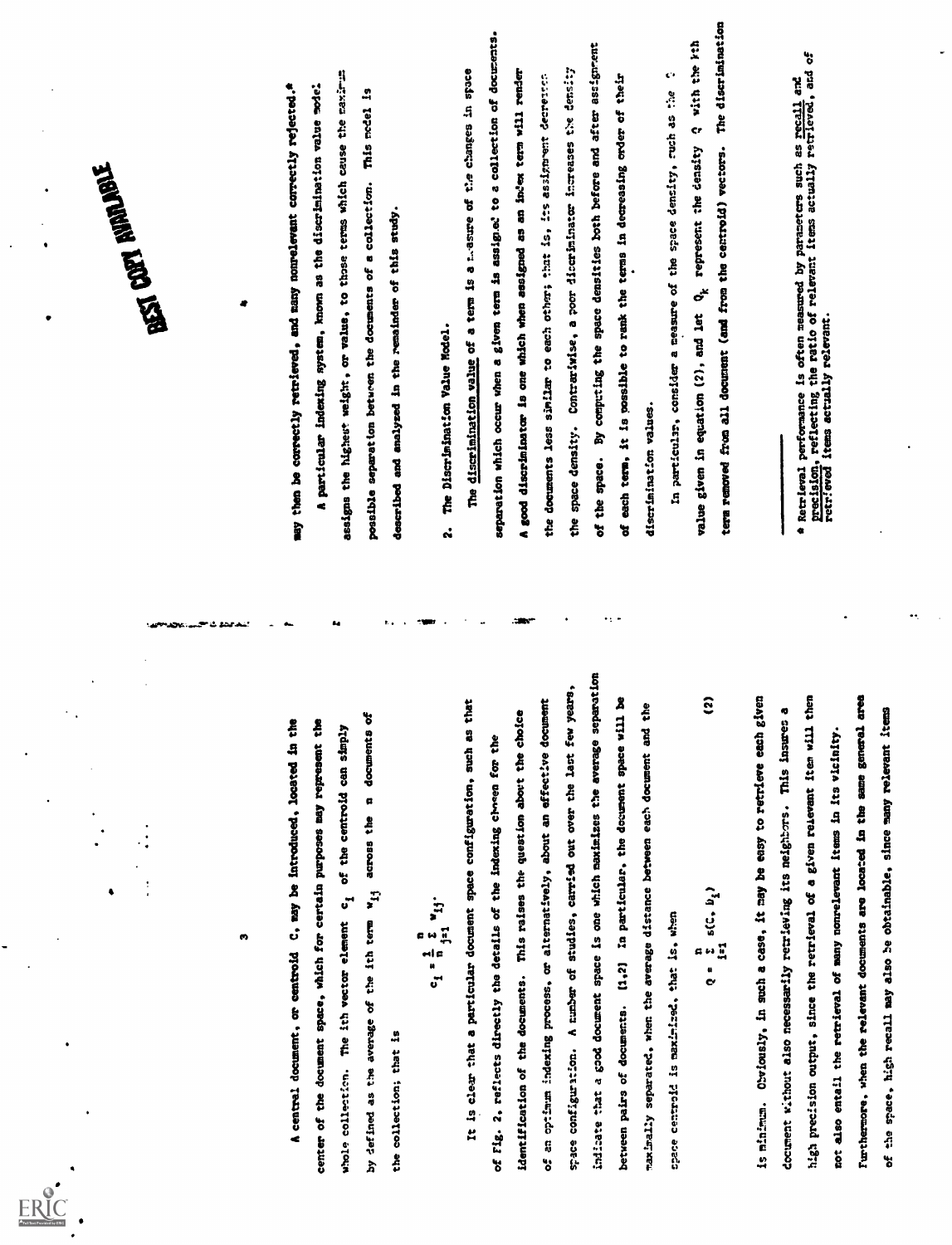

5

 $\label{eq:2.1} \begin{array}{ll} \text{F1}_{\text{1}}&\text{F2}_{\text{2}}&\text{F3}_{\text{2}}&\text{F4}_{\text{2}}&\text{F5}_{\text{2}}&\text{F6}_{\text{2}}&\text{F8}_{\text{2}}&\text{F8}_{\text{2}}&\text{F8}_{\text{2}}&\text{F8}_{\text{2}}&\text{F8}_{\text{2}}&\text{F8}_{\text{2}}&\text{F8}_{\text{2}}&\text{F8}_{\text{2}}&\text{F8}_{\text{2}}&\text{F8}_{\text{2}}&\text{F8}_{\text{2}}&$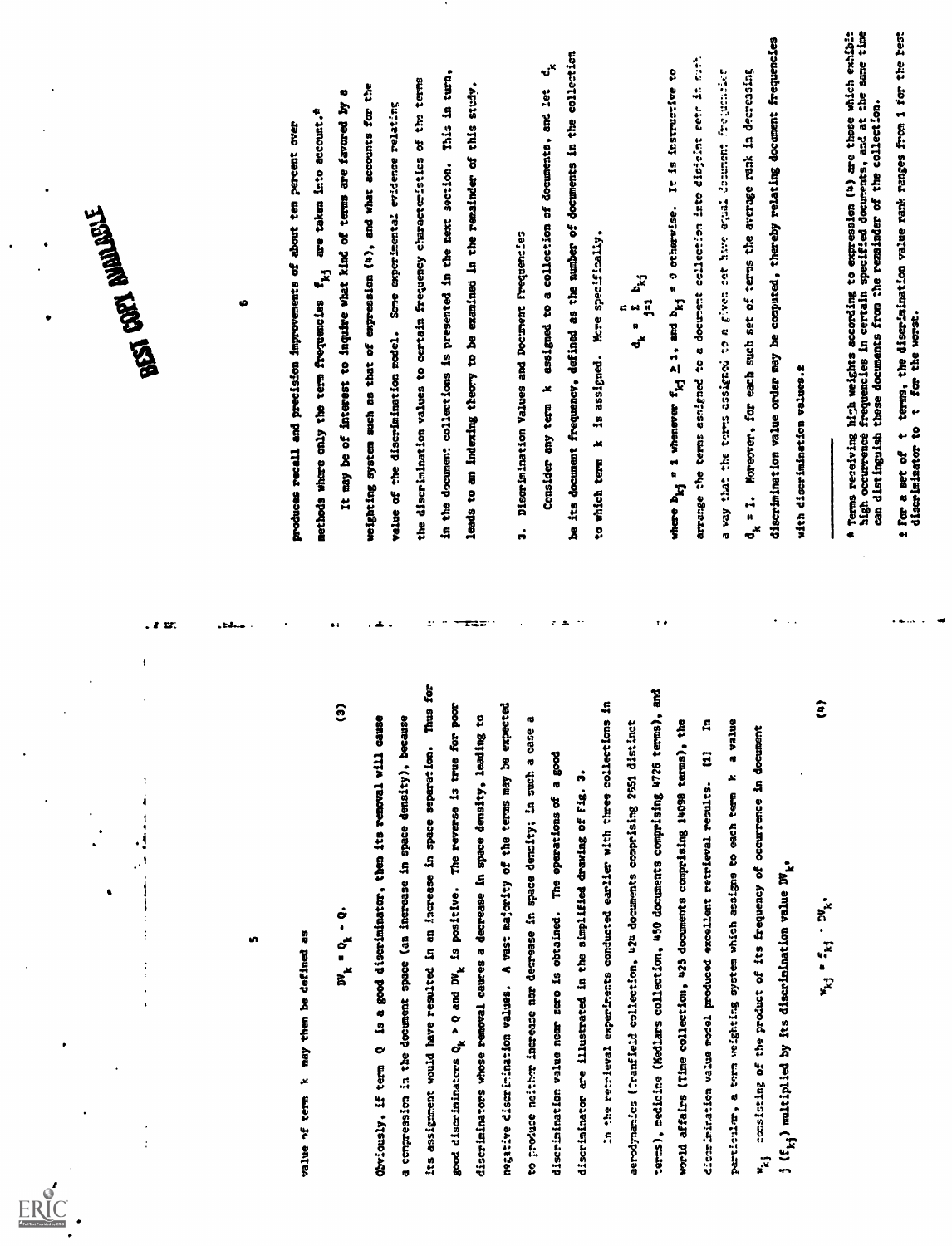

**CONTRIBUTER** 

7

- 
- 
- 

A plot giving the average discrimination value rank for the terms exhibiting certain document frequency ranges is shown in Figs. 4(a), (b), and (c) for the collections in aerodynamics, medicine, and world affairs (Cranfield, Medlars, and Time) respectively. It may be seen that a U shaped curve is obtained in each case, with the following interpretation: a) the terns with very low document frequencies, located on the left-hand side of Fig. 4 are poor discriminators, which average discrimination vc.lue ranks in excess of t/2 for t terms; b) the terms with high document frequencies exceeding n/10, located on the right-hand side of Fig. 4 are the worst discriminators, with average discrimination value ranks near t; c) the best discriminators are those whose document frequency is neither too high nor too low with document frequencies between n/100 and n/l0 for n documents; their average discrimination value ranks are generally below t/5. The output of Fig. 4 shows average discrimination value ranks only. Before deciding that all terms with low and high document frequencies can autonatically be disregarded, it is useful to determine whether any good discriminators are in fact include! in the corresponding low frequency and high fremuency term sets. Figs. 5(a) and 5(b) show sets of low frequency terms for the Medlars and Time collections respectively, together with the number of good discriminators thore with discrimination ranks between 1 and 100 included in each set. Fig. 5 chows overlapping term sets, consisting of all terms with document frequency equal to 1, 1 and 2, 1 to 3, etc., together with the percentage figures of the total number of terms represented by the corresponding sets. Thus when seventy percent of the terms are taken in increasing document frequency order corresponding in the Medlars collection to about 3200 terms out of 4700 with document frequencies of I or 2, and in the Time collection to 9900 terms out of 14000 with docmeent frequencies I to 3 it is seen that only about IS good discriminators are included for Medlars, and about :2 for Time. When the proportion of terms increases to eighty percent in increasing document frequency order, including 3COM Medlars terms, or 11300 Time terms, ranging in document frequency from 1 to.6, -%e number of good discriminators rises to 30 for Medlars and to 35 for Time. When so few good terms toe included among the mass of low frequency tenon, it is obvious that special provisions nest be made in any indexing process for the utilization of these terms. Consider now the very high - frequency terms those which accerdinn to the output of Fig. 4 exhibit the lowest discrimination values. irnile the number of such terms is not large, each of the terms accounts for a substantial portion of 'r.o total term assignments to the documents of a collection of i :ocument frequency involved. The output of Fig. 6(e) for Medlars, and 6(b) for Time shows that at four percent of the high-frequency terms present in a document collection, accounts for forty to fifty percent of all term assignments, when the terms are taken in decreasing document frequency order. The absolute number of distinct terms is 2C0 approxirstely fcr the Medlars collection an3 act !C2 for Time. In each case, less than 15 of these terns are classified as good discriminators. When the proportion of terns taken in high frequency order because Increases to six percent, accounting for 46 percent of the term assignments in Medlars, and 57 percent fer Time, the number of good discriminators increaser to about 20 is each case.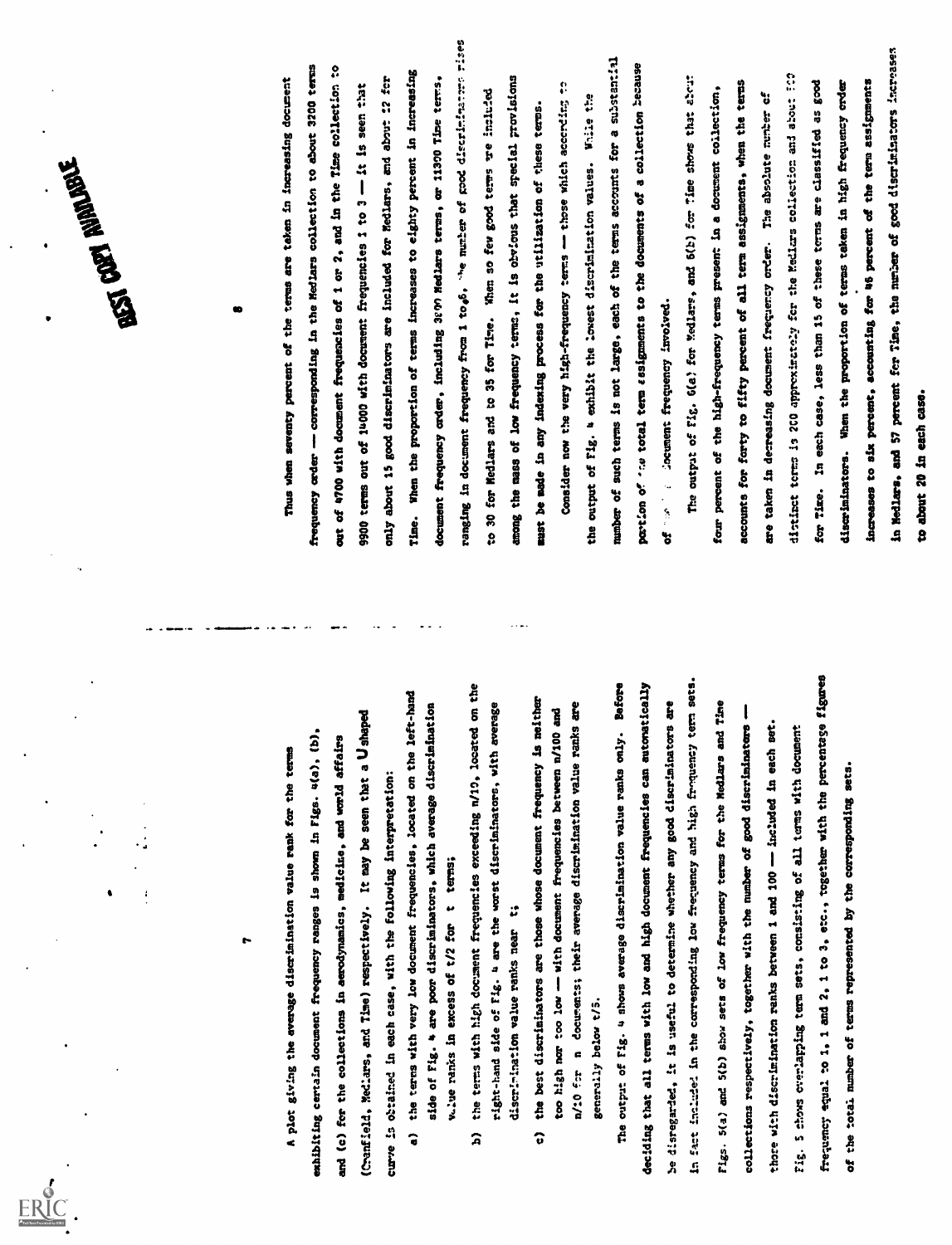| ٠                                                                                             | <b>The Park Report</b>                                                                                                                                     |
|-----------------------------------------------------------------------------------------------|------------------------------------------------------------------------------------------------------------------------------------------------------------|
|                                                                                               |                                                                                                                                                            |
| œ                                                                                             | å                                                                                                                                                          |
| д<br>The information included in Figs. 5 and 6 is summarized in Table 1.                      | is neither too high nor too low - the frequency leing approximately between                                                                                |
| 4<br>terms taken either<br>ach cartain cutoff percentages are given for                       | n/100 and n/19 -- then the following term transformations should be undertaken:                                                                            |
| low document frequency or in high document frequency order. For each such                     |                                                                                                                                                            |
| percentage, the number of good discriminators included in the corresponding term              | used for indexing purposes directly without any transformation; these<br>Terms whose document frequency lies between n/100 and n/10 should be<br>$\bullet$ |
| is stated for each of the three test collections. Thus when sixty percent<br>t:<br>5          | terms include the vast majority of the good discriminators.                                                                                                |
| the terms are taken in increasing document frequency order, not a single good                 | Terms whose document frequency is too high - above n/10 - comprise<br>$\mathbf{\hat{a}}$                                                                   |
| discriminator is included among the 1669 terms for the Cranfield collection;                  | the worst discriminators. These terms are too general in nature, or                                                                                        |
| only 5 of the top 50 terms, or 16 of the top 100 are present anong the 3238                   | too broad, to permit proper discrimination arong the decuments; hence<br>their use produces an unacceptable precision loss (it leads to the                |
| Medlars terms; finally, for Time 1, out of the top 50, or 11 of the top 100                   | retrieval of too many items that are extraneous). These terms should                                                                                       |
| included among the first 9916 low frequency terms.<br>a<br>H                                  | be transformed into lower frequency terms - right-to-left on the preside                                                                                   |
| The number of good discriminators included anong the high frequency terms                     | of Fig. 7 - thereby entencing the precision performance.                                                                                                   |
|                                                                                               | Terms whose document frequently is too low - below n/100 - are so rure<br>$\hat{\bm{c}}$                                                                   |
| the times collections is similarly low, as shown in the bottom half of<br>$\ddot{\mathbf{g}}$ | and specific that they cannot retrieve an acceptable proportion of the                                                                                     |
| Table 1                                                                                       | documents relevant to a given query; hence their use depresses the                                                                                         |
| conclusion to be reached from the data of Figs. 5 and 6 and of<br>្អើ                         | recall performance. These terms should be trunsfermed into higher<br>frequency terms -- left-teright on the spirit of lig. 7 -- there                      |
| Taile 1 is that very few good discriminators are included among the bottom                    | enhancing the recall performance.                                                                                                                          |
| seventy perient, or among the top four percent when the terms included in                     | It remains to describe the right-to-left and left-to-right transformations                                                                                 |
| collection of documents are taken in increasing document frequency order.                     | that may be used to generate useful indexing vocabularies. The obvious way of                                                                              |
| This fact is used to construct an indexing strategy in the remainder of this                  | transforming the high frequency cerns into lower frequency entities is to to omitme                                                                        |
| j.<br>Sili                                                                                    | them into indexing phrases. In general, a phrase such as "programing linerial"                                                                             |
|                                                                                               | exhibits a lower assignment frequency than either of the high frequency components                                                                         |
| A Strategy for Automatic Indexing<br>÷                                                        | "language" or "program". The summary of Fig. 7 then indicates that:                                                                                        |
| Consider the graph of Fig. 7 in which the terms are once again arranged in                    |                                                                                                                                                            |
| increasing document frequency order. If the assumption is correct that the best               |                                                                                                                                                            |
| terms for indexing purposes are concentrated in the set whose document frequency              |                                                                                                                                                            |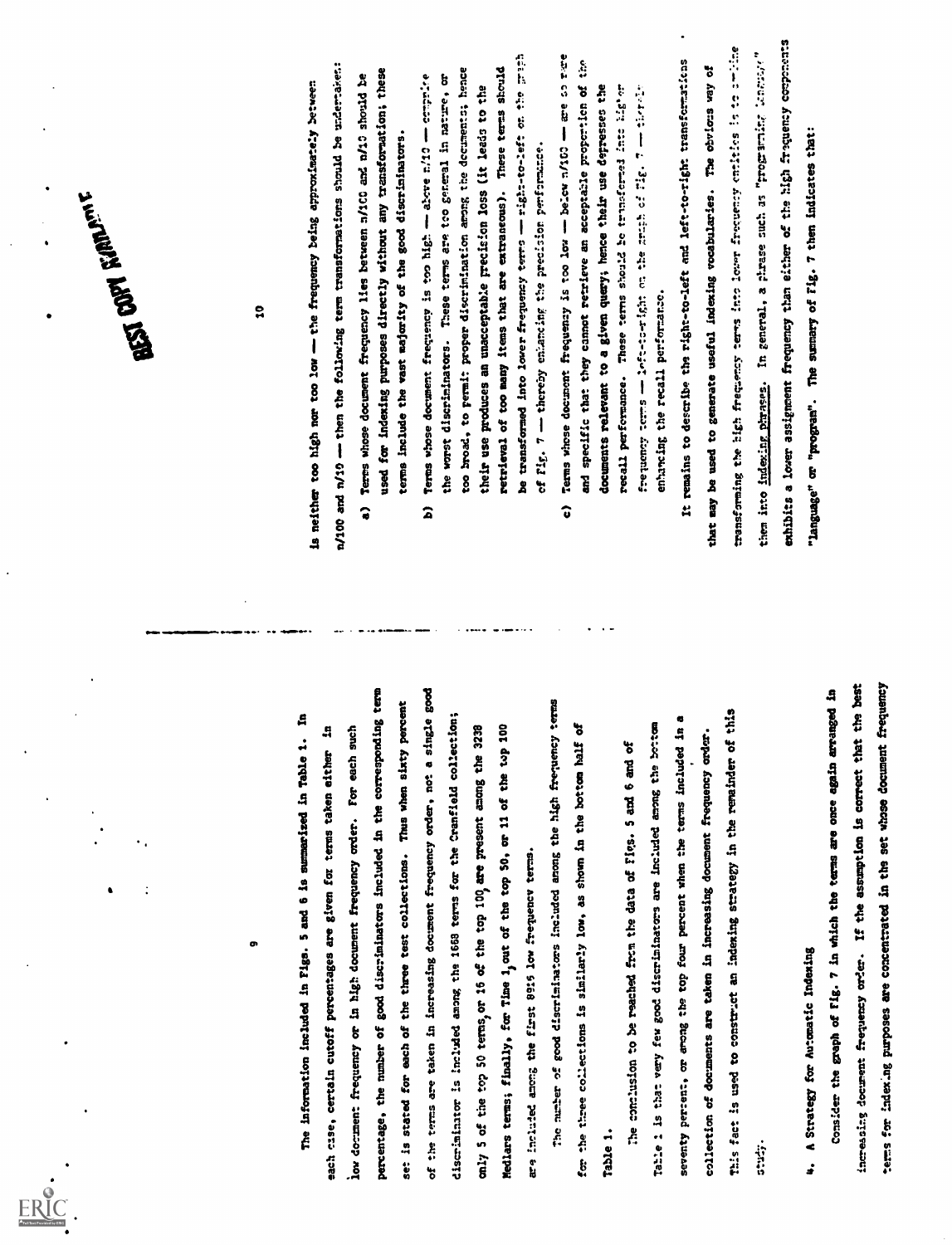|                                                                                                                                                                                        | Agent Man Range Times                                                                                                                                                                                                                          |
|----------------------------------------------------------------------------------------------------------------------------------------------------------------------------------------|------------------------------------------------------------------------------------------------------------------------------------------------------------------------------------------------------------------------------------------------|
| 덖                                                                                                                                                                                      | H                                                                                                                                                                                                                                              |
| enhance<br>the precision performance of the retrieval system.<br>Indexing phrases should be constructed from high<br>order to<br>5<br>components<br>tern<br>single<br><b>frequency</b> | an expensive syntactic analysis system in favor of the following procedure:<br>For present pryposes, a compromise position is adopted which bypasses<br>pheases are defined by using query texts;                                              |
| The other left-to-right transformation which is required for recall enhanoing<br>purposes is now equally obvious. Low frequency terms with somewhat similar                            | common function words are removed and a suffix deletion method is<br>used to reduce the remaining query words to word stems;<br>$\hat{\bullet}$<br>2                                                                                           |
| a theseurus of related terms, or synonym dictionary. When a single term is<br>properties, or meanings, can be combined into term classes, normally specified<br>ድ                      | phrase provided that the distance in the text between the two phrase<br>the remaining word stems are taken in pairs, and each pair defines a<br>components does not exceed two (at most one intervening word occurs<br>$\overline{\mathbf{o}}$ |
| replaced for indexing purposes by a thesaurus class consisting of several terms,<br>the assignment frequency of the thesaurus class will in general exceed that of                     | between components), and provided that at least one of the corporates<br>each phrase is a high-frequency term:<br>벙                                                                                                                            |
| Thus:<br>any of the components included in the class.                                                                                                                                  | phrases for which both components are identical are eliminated;<br>$\hat{\mathbf{z}}$                                                                                                                                                          |
| of low frequency terms into thesaurus classes,<br>The main virtue of a thesaurus is its ability to group<br>mnber                                                                      | duplicate phrases, where all components match an already existing<br>phrase are eliminated.<br>$\hat{\bullet}$                                                                                                                                 |
| A large number of different strategies is available for the generation of<br>thereby enhancing the recall performance                                                                  | The texts of all documents are checked for the presence of any phrase thus defined<br>from the query statements, and appropriate weights are assigned                                                                                          |
| intexing phrases and term thesauruses. Consider first the criteria used for the                                                                                                        | The phrase formation process is illustrated in Fig. 9 for a query dealing                                                                                                                                                                      |
| formation of phrases. A phrase might be created whenever two or more components<br>cooccur in the same document, or query; or when they cooccur in the same                            | phrases with adjacent components, plus seven additional phrases for which the<br>It is seen that this quony gives rice to eight distinct<br>with world affairs.                                                                                |
| paragraph, or sentence of a document; or when they occur in certain specified                                                                                                          | components are separated by one intervening word in the reduced query text.                                                                                                                                                                    |
| positions within the same sentences; or, finally, when they cooccur in certain                                                                                                         | It remains to determine an appropriate weight to be assigned to each phrase                                                                                                                                                                    |
| specified positions in a text while exhibiting cartain predetermined syntactical                                                                                                       | created by the foregoing process. Thus if terms p and q exhibit weight                                                                                                                                                                         |
| relationships. The methods needed to identify the indexing phrases attached to a<br>giver document or query may then range from quite simple (any pair of noncommon                    | frequencies of occurrence of the respective terms in the document, the phrone<br>and w <sub>id</sub> , respectively in document i, corresponding, for example to the<br>r.<br>S                                                                |
| terms cooccurring in a document may represent a phresse) to quite complex (the                                                                                                         | q might be assigned weight wipq defined as<br>Ĩ<br>$\bullet$<br>consisting of components                                                                                                                                                       |
| various phrase components must exhibit appropriate syntactical relationships.                                                                                                          |                                                                                                                                                                                                                                                |
| E<br>and these relationships must be accertained).                                                                                                                                     |                                                                                                                                                                                                                                                |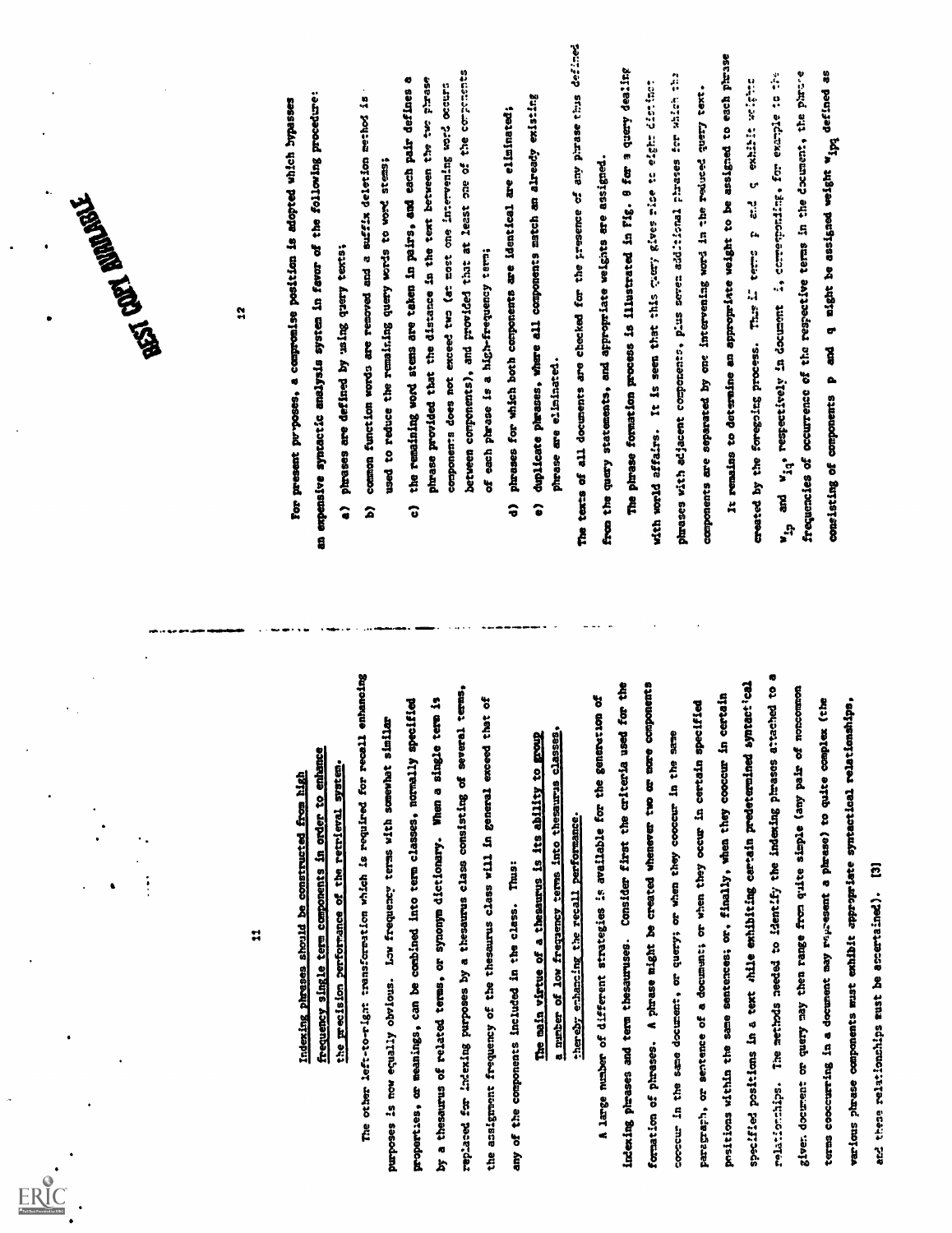



 $\overline{\mathbf{1}}$ 

$$
1.25 \frac{10}{10} \frac{10}{10} \frac{1}{10}
$$

$$
k = \lceil \log_2 \frac{1}{2} \rceil - \lceil \log_2 \frac{1}{2} \rceil + 1
$$

$$
= (10g \t{1} - \frac{10g \t{1} \t{1} \t{10} \t{2}}{2}), \t(6)
$$

$$
\frac{1}{2}
$$

$$
M_{2pq} = \left[\log n - \frac{\log d_p + \log d_q}{2}\right] \cdot \left[\frac{v_{2p} + v_{1q}}{2}\right] \cdot n \tag{7}
$$

13 "iv Wiq 2 (S) A somewhat more refined weighting method uses wipt io 400444t104 with an "inverse do,Jment frequency" (IDF) factor which gives higher weights to phrases that occur conparatively rarely in the collection. The original inverse document frequency (IN) factor, introduced by Sparck Jones, was defined as fa]: nrk s riog, as - 41 t 1, where rak is the IDF factor for term ki and dk is the document frequency of term k in a collection of n documents Clearly INk is large when dk is small, and becomes small as dk approaches n. By analogy, a phrase ICI' factor may ne defined as: log d. log d. /Win g (log n (a) 2 where d and dq are the respective document frequencies of phrase components 3Pq 2 dP dq - dPI 1a 14 log da .1ms, Wipq v Eng a- [IZI..!Li] 2 J 2 (7) In a retrieval environment, the phrases defined by the foregoing procedure may be used to replace the original phrase components that is, the original components may be removed from the document and query vectors before the phrase identifiers are added. Alternatively, phrase components may be used in addition to the single term components. for the experiments described.in the nest section, the former policy was used is that phrases are introduced repla.. original component terms. Consider now the converse to the right-to-left phrase formation process, narely the left-to-right thesaurus construction method. Here the notion is to use low frequency terms and to assemble them into classes of terms replacirr the original vector components. :f d. are the detnment % of terms p and q respectively, the do-anent frequency of ee class which includes both p and q may be defined as p and q. In conformity with the composite weighting system of equation (4) which uses the product of term frequencies and discrimination values, a composite phrase weight yin for phrase pq in document i may then be defined as the prof!unt of the IDF :actor and the average component weight fequations (5) and (6)): term q, and both p and q, respectively. In general Dpq may be ex;e:tei to be larger than either d car dq individually. When m terms are inclIded in a given term class. the exclricn frrquenr 17= t7.,e is defined simply as th.? number ttf. dcv..r.n.-3 it cte tcr- to that class: appear:. t \* As before, the weighting system of expre,sirn (7 as:igns h!'h weights to ,I phrases with highly weighted compments in individual decmmetts but with . s

$$
D_{pq} = d_{p} + d_{q} - d
$$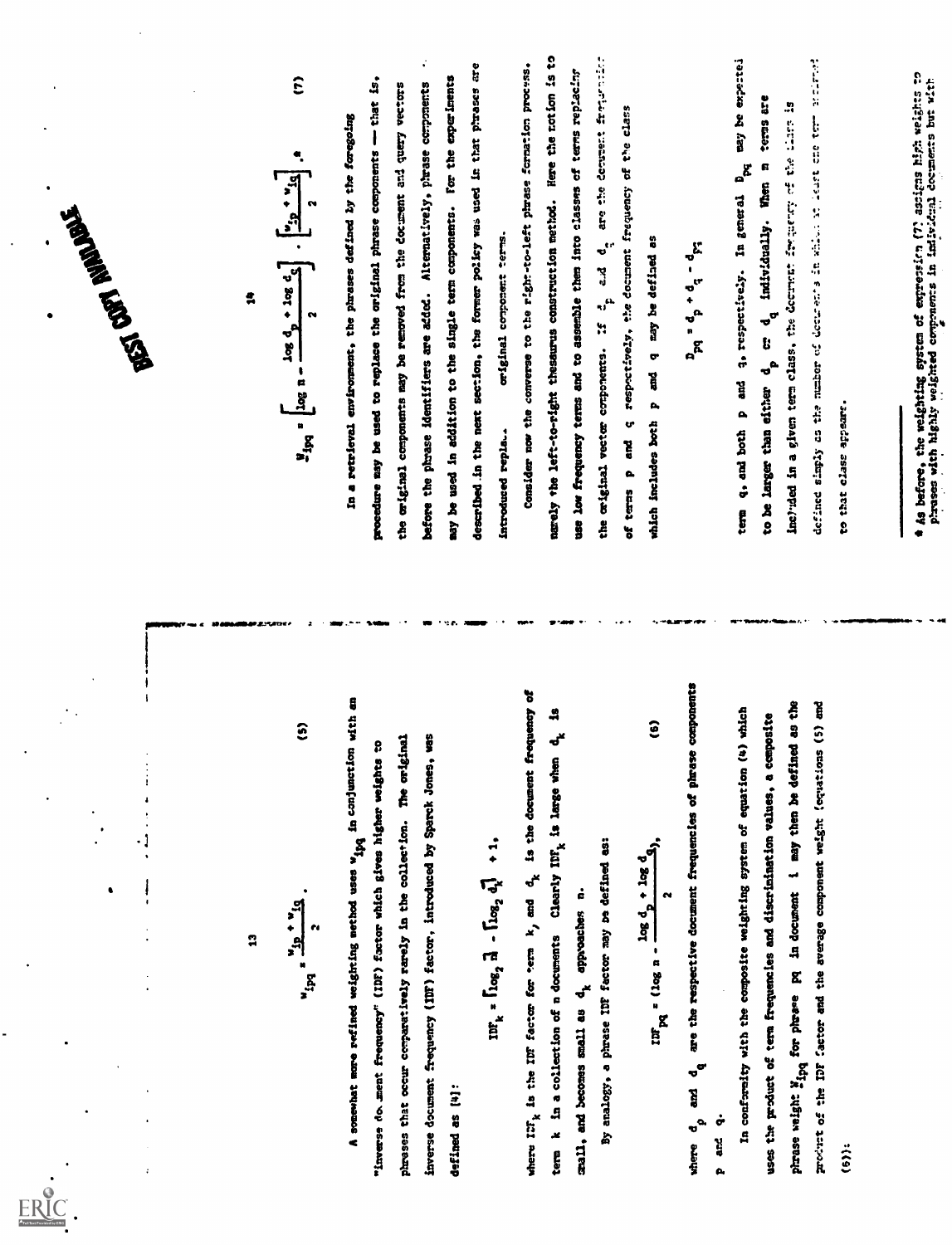

Term classes are often defined by a thesaurus, and a given thesaurus class normally includes terms that are sufficiently similar in meaning, or context, to take it reasonable to ignore their differences for indexing purposes. A great many thesaurus construction procedures have been described in the literature including manual term grouping as well as fully automatic methods. 15.5.7.8] Among the latter are the so-called associating indexing procedures, where statistically associated terms are jointly assigned to the documents of a collection, and a variety of term clustering methods designed to group into a common class those terms which exhibit similar term assignments to the documents of a collection. For experimental purposes it may be sufficient to use existing manually constructed thesauruses for the three test collections, and restricting the thesaurus to include only classes whose document frequency does not exceed a stated maxinum. Such a thesaurus then effectively limits the number of high- frequency terms than can appear in any class. and provides the left-to-right frequency transformation specified by the model of Fig. 7. The weight with which a thesaurus class is assigned to a document or query vector nay be defined as the average weight of the component terms originally present in that vector. A frequency-restricted thesaurus such as the one described above may not specify classes that are completely identical with the term classes obtainable by initially using only the low frequency terms for a separate term clustering process; however the experimental recall-precisiosn results may be expected to be sloce to those produced by an original thesaurus construction method. The recall-precision results obtained from the operations modellod in Fig. 7 are examined in the next section. I 16 S. Experimental Results The right-to-left prase formation process is designed to produce lower frequency entities from high frequency cvinonents, and vl:e versa for the left-to-right thesaurus grouping process. The data of Table 2 prove that the required frequency alterations are in fact obtained by the two tmnsforrations for the test collections in use. Table 2(a) shows that the document frequency of the phrases is only about one third as large as the frequency of the individual components entering the phrase formation process. In Table :(b) the reverse seen to be the case for the thesaurus concepts whose document freq;:etcy Is one and a half tine: that of the individual thesaurus entries. If the model of Fig. 7 specifying ideal frequency characteristics for index terms is appropriate, considerably better recall and precision output should be obtainable with the transformed terns (p'rares and thesaurus classes) than the originals. Detailed recall-precision output is contained in Tables 3 and u, and in the summary in Table 5 for the various indexing methods applied to the three test collections in aerodynamics, medicine, and world affairs. Perfcr-ance fizures comparing t!..e standard t er fre;scnc7 ve:Itiar fcr ritrle terms k in documents i with the phrase process are shown in Table 3. The phrase procedure uses the normal single terms in addition to indexing phrases weighted in accordance with the forcula of expression (7). Table 3 contains precision firirer average! :- user vo.rie: fr. -:h of the test collecticns at ten specified rczall levels mnging it ttagnitud02 :run 0.1 to 1.0 in steps of 0.1. The percentage improvement in precision for the phr.E4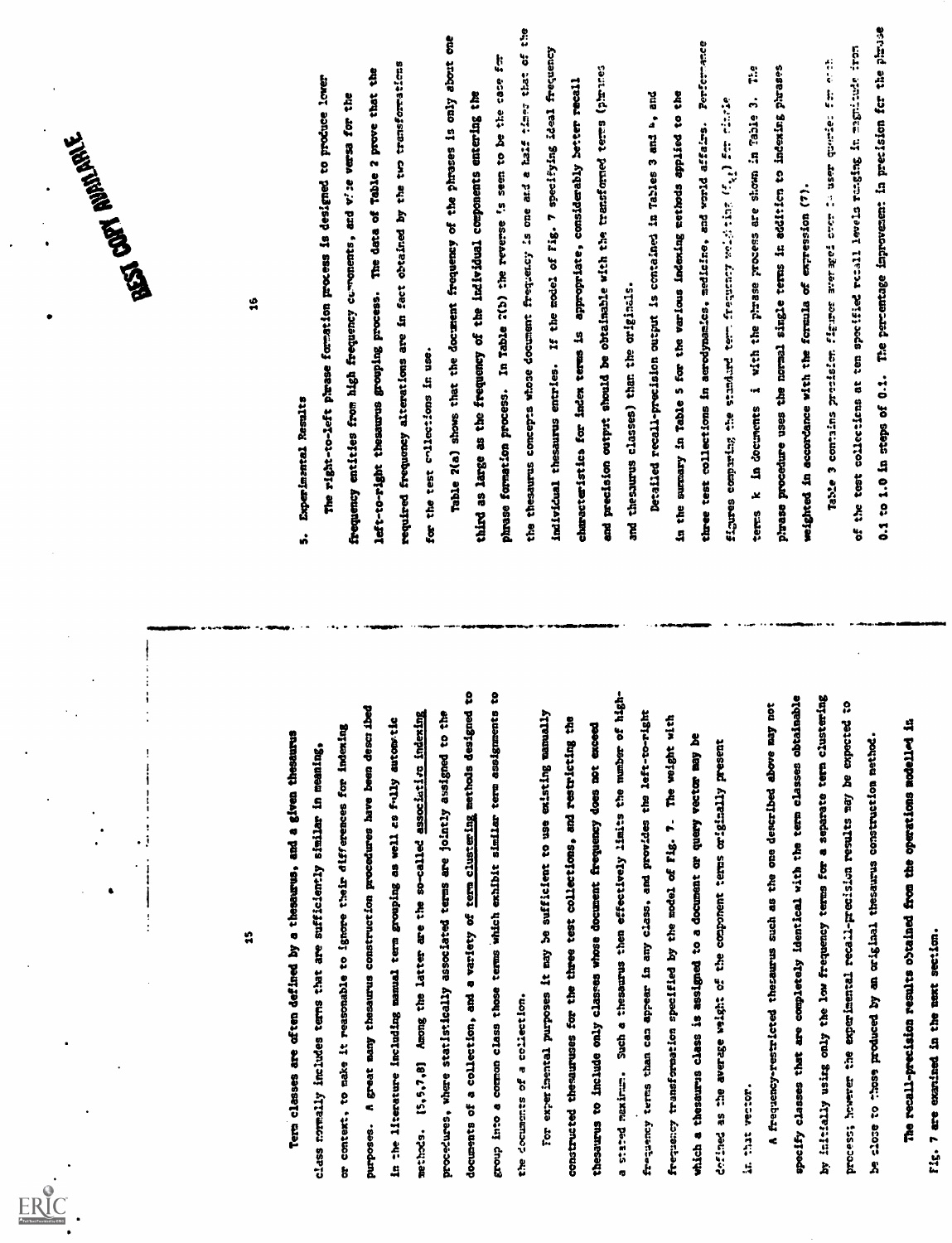

 $[1] \underbrace{0.1}_{\begin{smallmatrix} 0.1 & 0.1 & 0 \\ 0.1 & 0.1 & 0 \\ 0.1 & 0.1 & 0 \\ 0.1 & 0.1 & 0 \\ 0.1 & 0.1 & 0 \\ 0.1 & 0.1 & 0 \\ 0.1 & 0.1 & 0 \\ 0.1 & 0.1 & 0 \\ 0.1 & 0.1 & 0 \\ 0.1 & 0.1 & 0 \\ 0.1 & 0.1 & 0 \\ 0.1 & 0.1 & 0 \\ 0.1 & 0.1 & 0 \\ 0.1 & 0.1 & 0 \\ 0.1 & 0.1 & 0 \\ 0.1 & 0.$ 



June 1823 - July 1823

- 
- 
- 
- 
- 
- 
-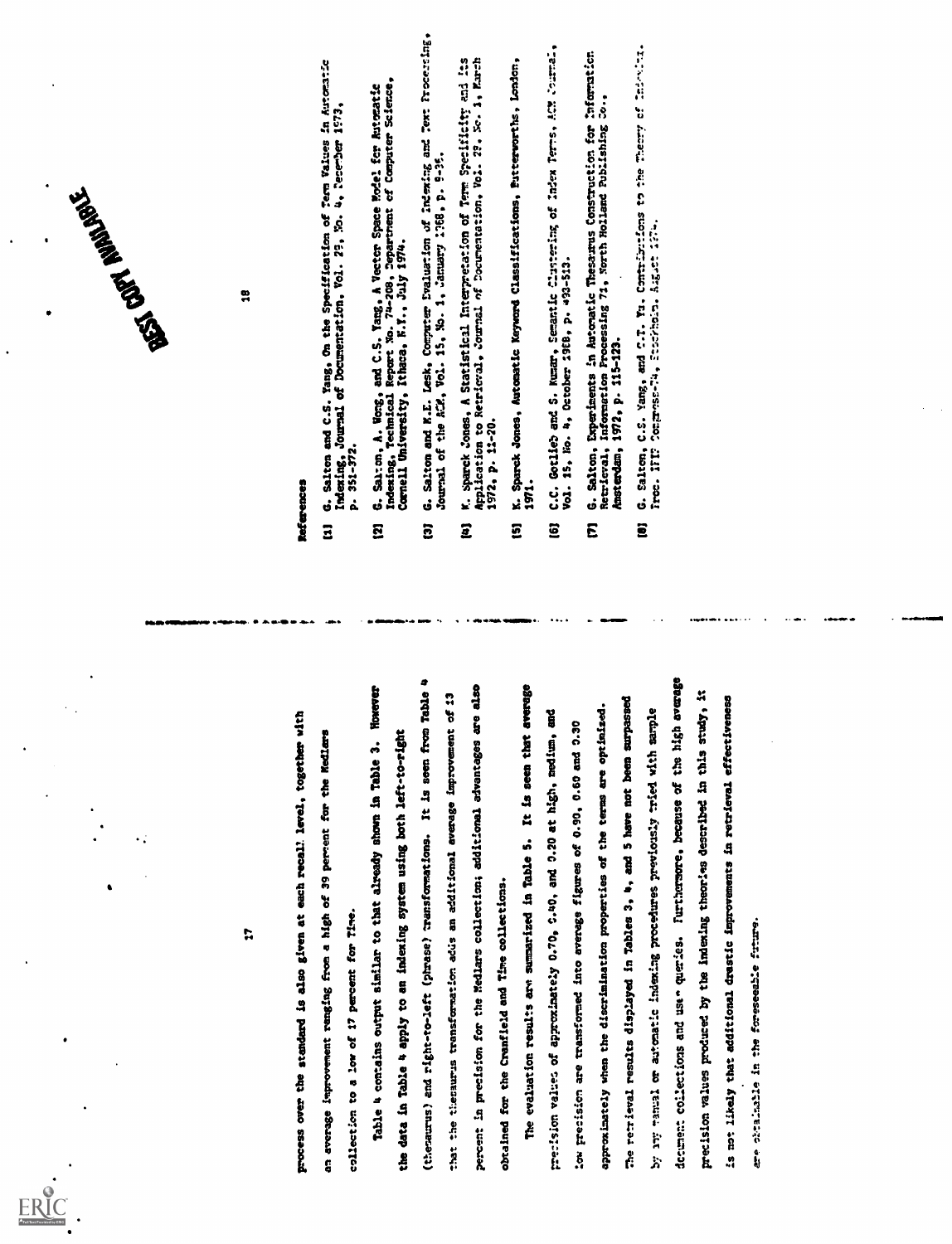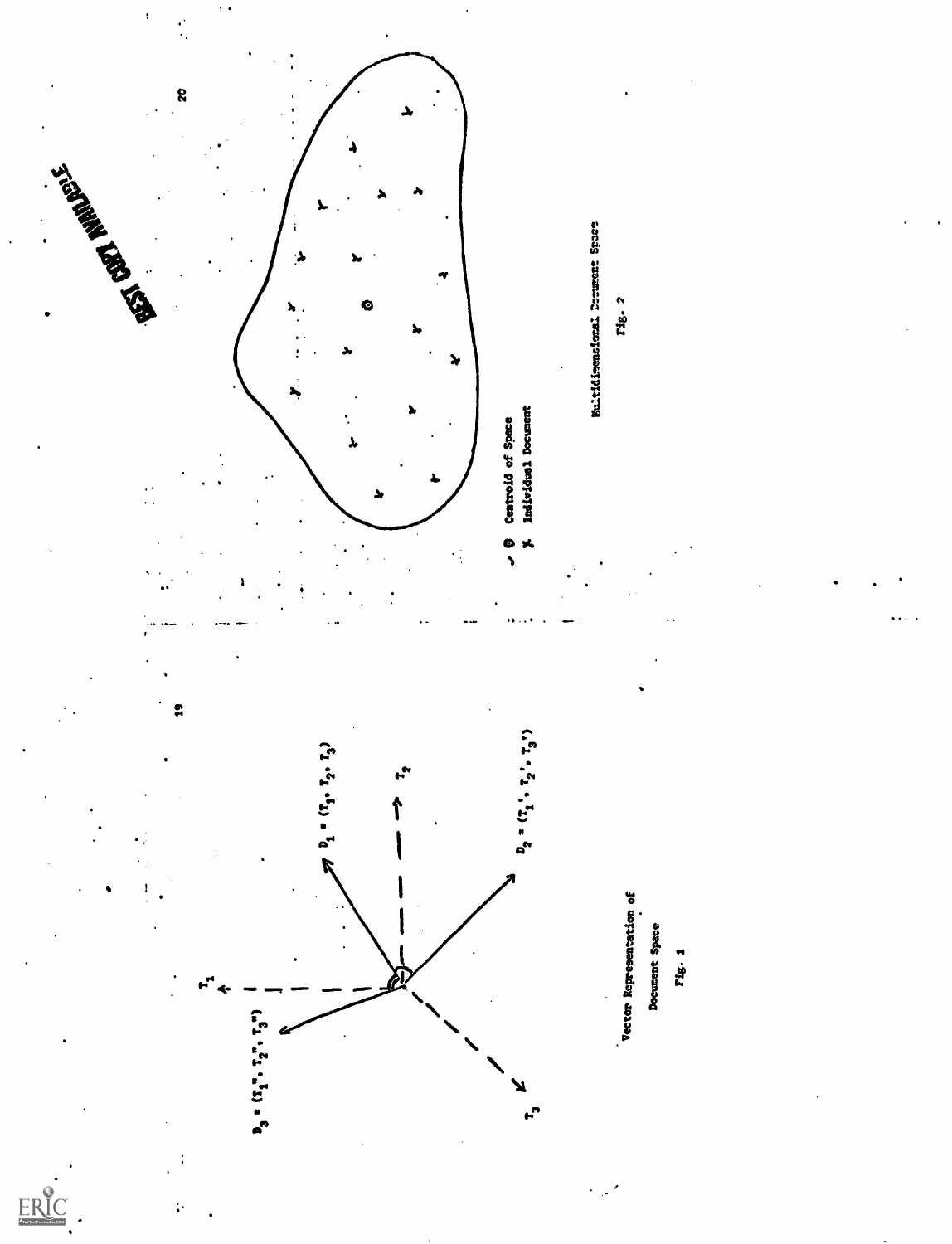**EXT COPY NOTINE ...** 

ERIC

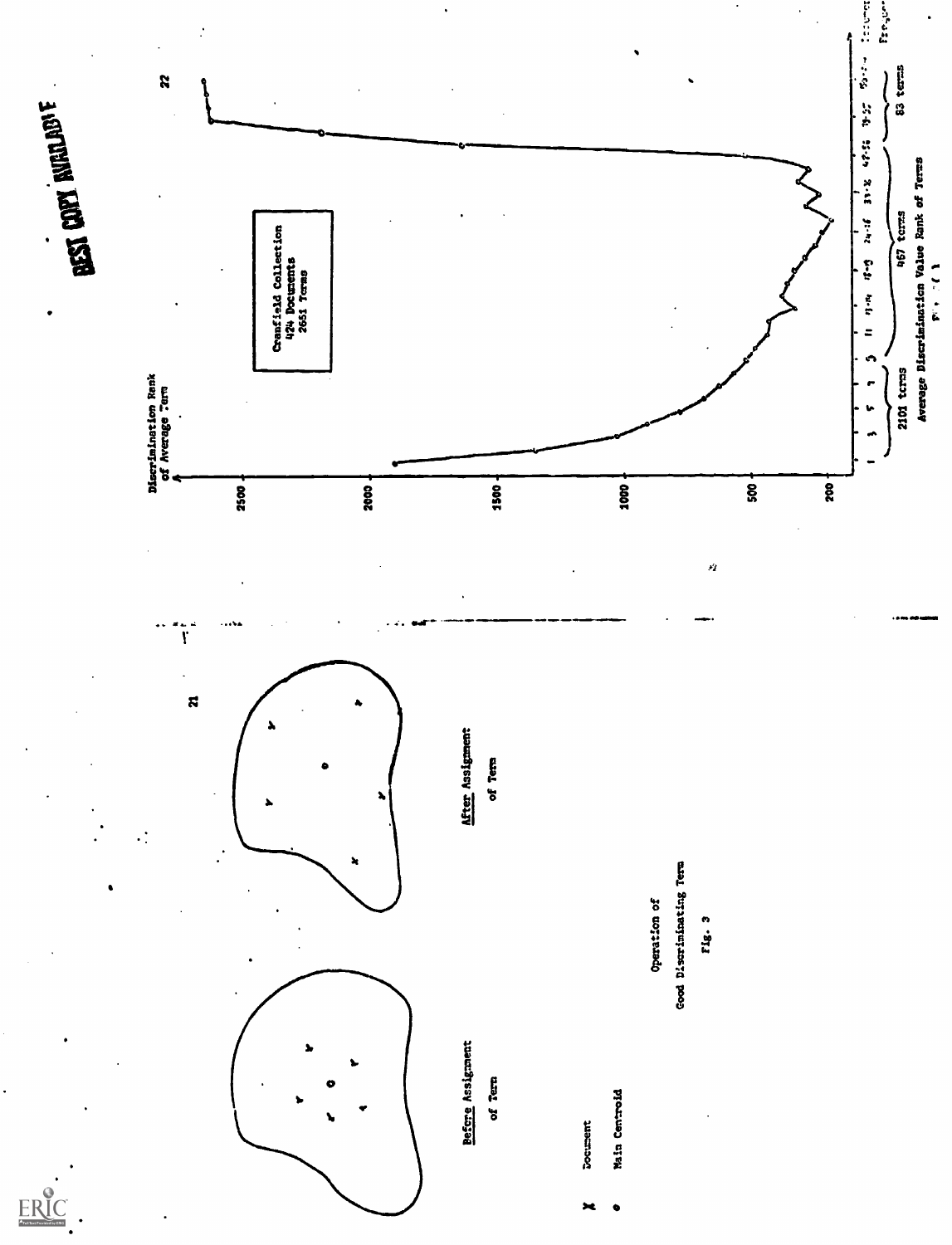

ERIC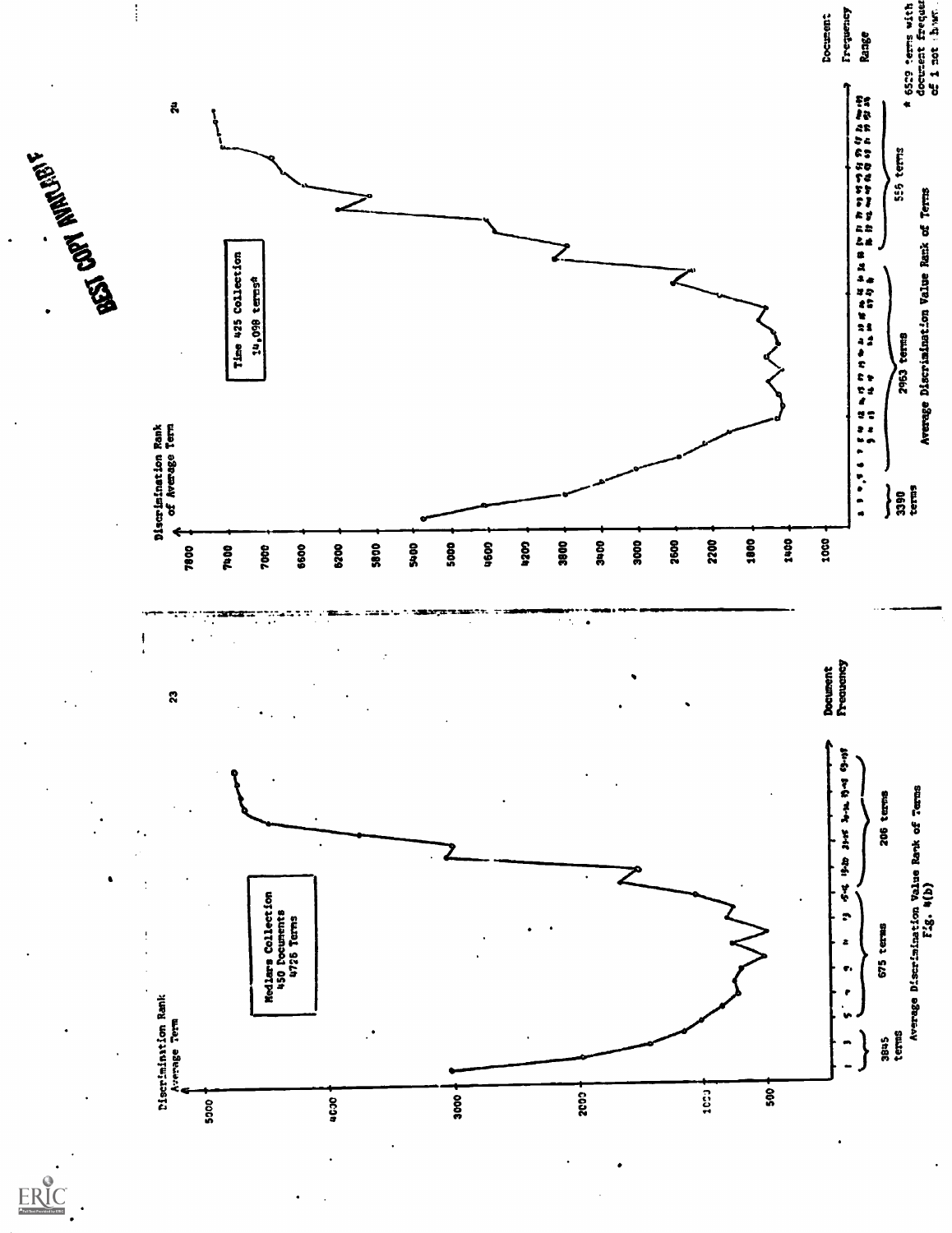

Number of Cool Discriminators Among Low Frequency Terms



X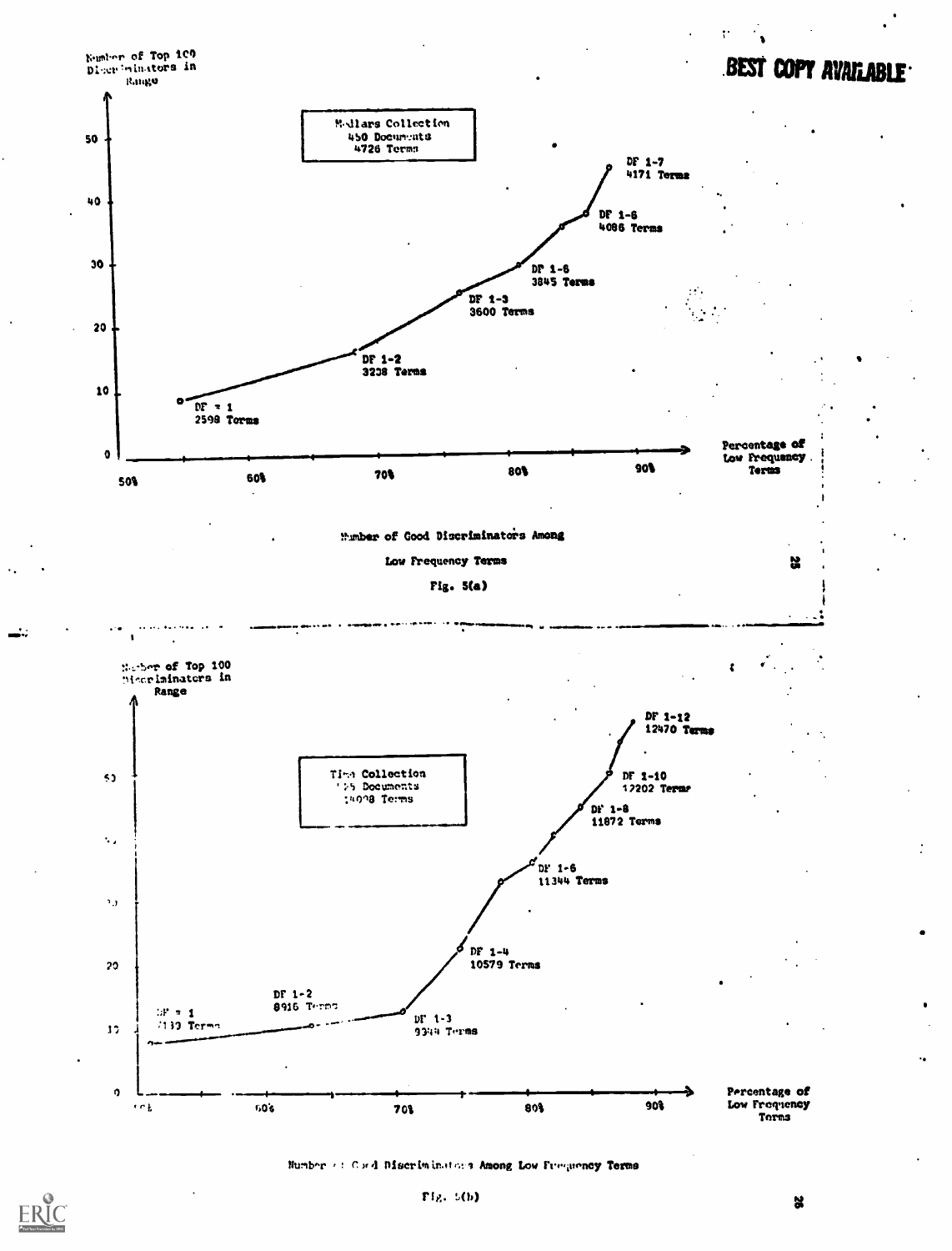

Taller of Good Simorininators Acong High-Proquency Torms

쏞

 $\ddot{\cdot}$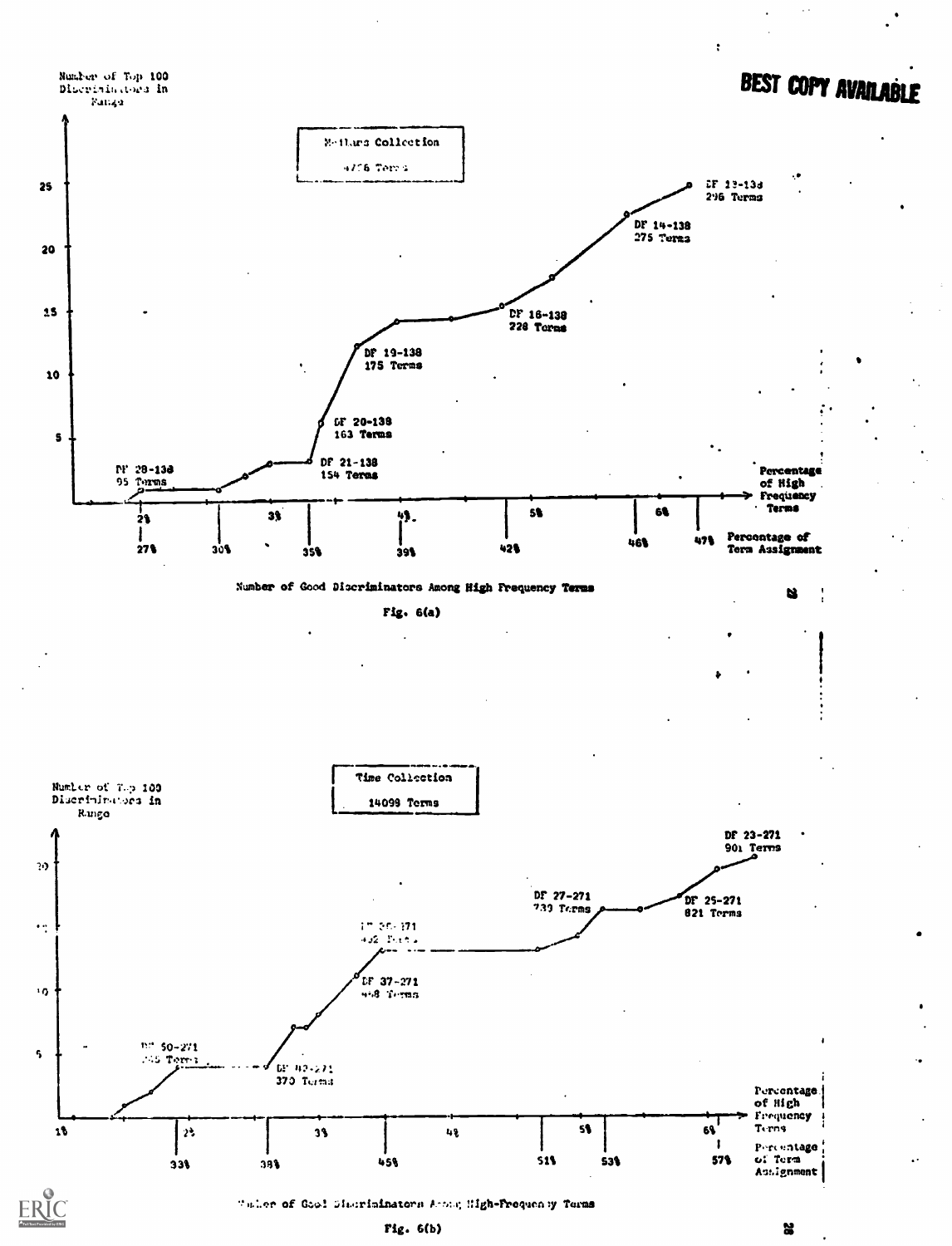# BEST COPY AVAILABLE



ERIC

 $\ddot{\mathbf{0}}$ 

ပ္က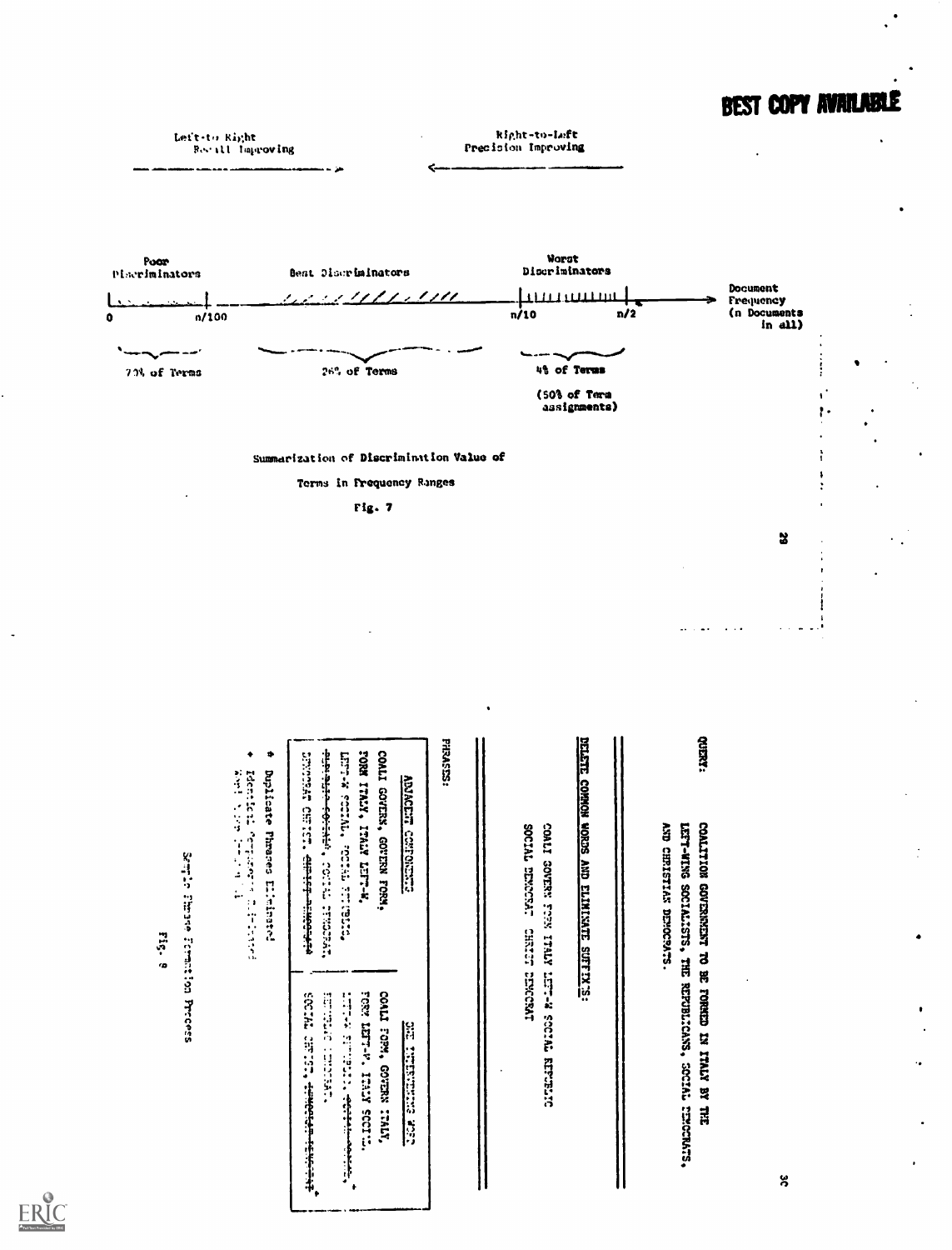

 $\ddot{\phantom{0}}$ 

ERIC

|                 | Minimum                                                                   | Average Document Frequency                 |         |
|-----------------|---------------------------------------------------------------------------|--------------------------------------------|---------|
|                 | Eigh-Frequency<br>needed for<br><b>Continent</b><br>Frequency<br>Document | Phrase Frocess<br>Single Terms<br>Entering | Fireses |
| CRANTIELD       | $\hat{c}$                                                                 | 62<br>22                                   | ူ       |
| <b>MEDILARS</b> | (22)                                                                      | å.                                         |         |
| e<br>E          | င်<br>(င်၃                                                                | ະູ                                         | m<br>M  |

Average Document Prequency for Phrases Table 2(a)

|                | Frequency<br><b>Joernent</b><br>Maximun | Average Document Frequency |           |
|----------------|-----------------------------------------|----------------------------|-----------|
|                | needed for<br>Thesaurus                 | Single Terms               | Thesaurus |
|                | Cass to                                 | Entering                   | Classes   |
|                | Indusim<br><b>Lastere</b>               | Thesaurus Process          |           |
| CRANTITLE      | (50)                                    | 2,                         | ၛ         |
| <b>MEDIARS</b> | Con)                                    | 3                          | 9         |
| H              | (co)                                    | ្ព                         | ដ         |
|                |                                         |                            |           |

Percentage of Low and High Frequency Terms

Average Document Frequency for Thesaurus Classes

Table 2(b)

Number of Good Discriminators for Various Deletion Table 1

 $\mathbf{a}$   $\mathbf{b}$  $\ddot{a}$ 

لعبيت

٠ŝ

 $\begin{array}{c|c|c|c|c|c} n & n & n & n \end{array}$ 

 $\cdots$ 

 $\mathbf{r}$ 

 $\pmb{\omega}$ 

 $\ddot{v}$ 

 $\ddotsc$ 

From Top 50 From Top 100 Number of Good Discrimina- $\mathbf{a}$  $\bullet$  $\bullet$  $\mathbf{r}$  $\overline{a}$  $\bullet$ 18-138 Decume**nt**<br>Treguency<br>of Terms 48-214  $17 - 138$  $29 - 271$  $54 - 214$ 20-138  $33 - 271$ 44-214  $36 - 271$  $rac{4}{1}$   $rac{6}{1}$  $1-2$  $\frac{1}{2}$  $\ddot{\cdot}$  $\ddot{1}$  $\ddot{.}$  $\frac{4}{1}$ l. 91<br>163  $892$ 105 192  $\frac{555}{100}$ **115** 206 **S6** 3845  $rac{6}{3}$ 3603 TIME 11 JHH 3236 1399 1766 CRAN 2153 **1665** Number of TIME TIME  $\frac{1}{2}$ ន្ត<br>ខ្លួ  $\frac{1}{2}$ CRAN  $\frac{1}{2}$ CRAK ខ្លួ SAS:  $\mathbf{a}$  $\mathbf{g}$ **AKS** ្អប្អ VEC<br>S **Raction of<br>Cerns Covered<br>Cerns Covered<br>Cerns of Cern<br>Accignments)**  $\frac{(456)}{1458}$  $(519)$  $(478)$ 3.5% (36%) (866) 50'n  $(177)$ 4.56 (408) 60A **Sold**  $\frac{6}{5}$ Prequency frequency Temps<br>Temps High  $\mathbf{\tilde{S}}$ 

 $\bar{V}$  .

ł

 $\sharp$ 

 $\bullet$  $\mathbf{25}$  $\mathbf{r}$ 

 $\mathbf{a}$ 

ö

 $\ddot{\mathbf{c}}$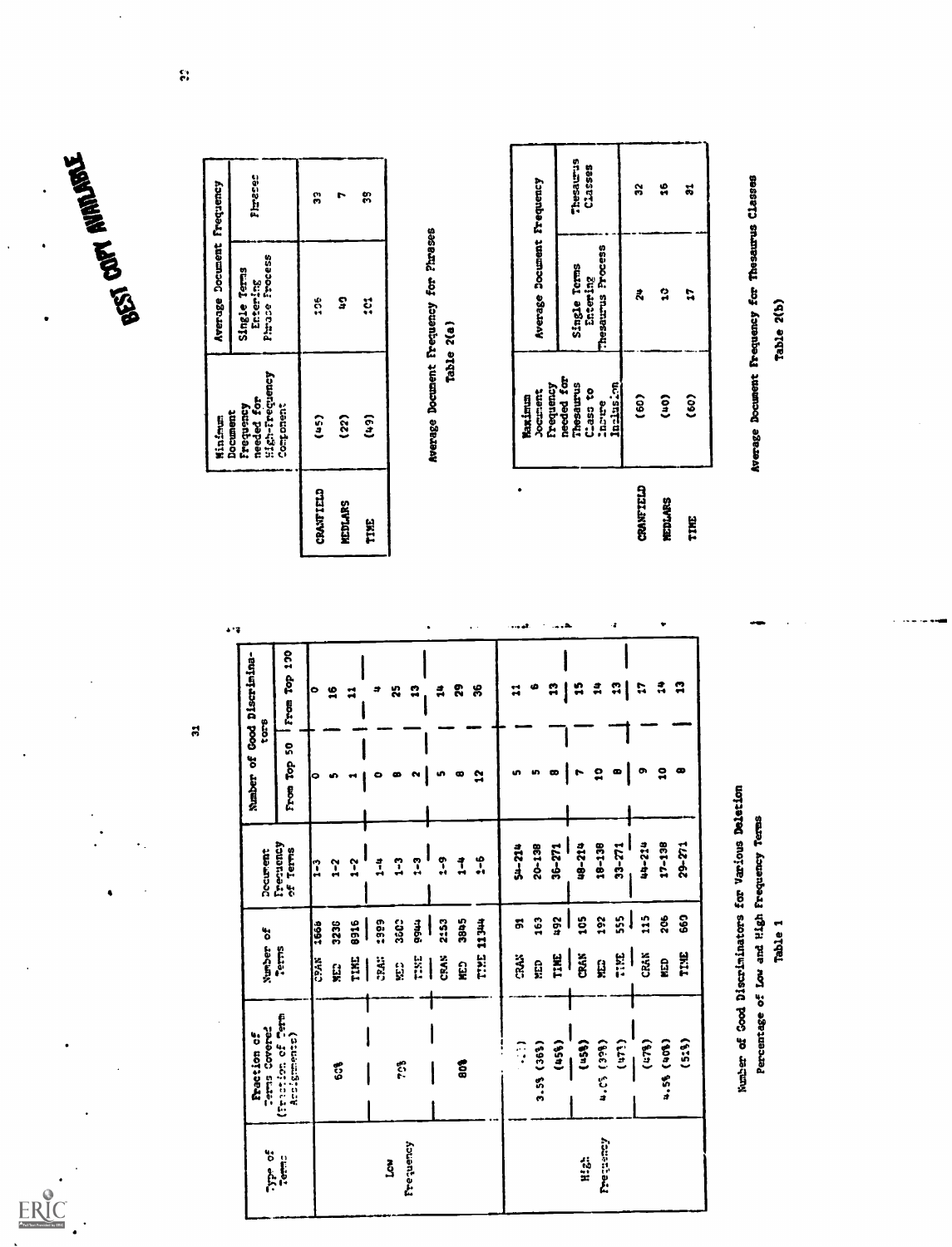|                                      | <b>CHAIL 424</b>       |                  |                                          | <b>MED 450</b>        |                |                                              | <b>TIME 425</b>      |                |
|--------------------------------------|------------------------|------------------|------------------------------------------|-----------------------|----------------|----------------------------------------------|----------------------|----------------|
| Standard<br>Term<br><b>Prequency</b> | Physics.<br>Austrament | Ally m-<br>t nge | Stanland<br>$T_{\rm eff}$ m<br>Freeman y | Phrane.<br>Assignment | Advan-<br>tage | Stanlard<br>$T_{\cdot1}$<br><b>Frequency</b> | Phrase<br>Assignment | Advan-<br>tage |
| .6844                                | .3793                  | $+ 1.91$         | .7891                                    | .8911                 | $+12%$         | .7496                                        | .8488.               | $+13%$         |
| .5303                                | .7344                  | 6964             | .6750                                    | .8149                 | $+213$         | .7071                                        | .8419                | $+19%$         |
| .4689                                | .6013                  | $+283$           | .5481                                    | .6992                 | $+28%$         | .6710                                        | .7998                | $+19%$         |
| .3482                                | .5205                  | $+198$           | ,4807                                    | .6481                 | $+35%$         | .6452                                        | .7729                | $+20%$         |
| .3134                                | .4150                  | $+328$           | ,4384                                    | .5930                 | $+35%$         | .6351                                        | .7025                | $+11%$         |
| .2556                                | .3623                  | $+428$           | .3721                                    | .5450                 | $+46%$         | .5866                                        | .6800                | +16%           |
|                                      | .3017                  | $+52%$           | .3357                                    | .4867                 | +4St           | .5413                                        | .6331                | $+17%$         |
| .1989                                | .1953                  | $+203$           | .2195                                    | .3263                 | +498           | .5004                                        | .5095                | $+18%$         |
| .1631                                | .1463                  | $+153$           | .1768                                    | . 2767                | $+56$          | .3865                                        | .4618                | $+19\%$        |
| .1265<br>.1176                       | .1314                  | $+123$           | .1230                                    | .1969                 | $+603$         | .3721                                        | .4529                | $+22%$         |
|                                      | Average                | $+323$           |                                          | Average               | $+39%$         |                                              | Average              | <u>+17%</u>    |

# Average Precision Values at Ton Recall Points

(Phruse Process vs. Standard)

Table 3

**TIME 425 MED 450 CPAN-424** . . . 1 **Thesaurus** Standard Thesaurus Staalard the samus Stanlard Advan-Plus Alvan-Term Plus  $\Lambda$  iv .n-Tern rlus Torm Phrases **Frequency** Phrases tage Frequency tage Frequency Ihrusen  $\mathcal{P} \rightarrow \mathcal{P} \mathcal{P}$  $11.28$  $.8339$  $\mathcal{H},\mathcal{K}$  $.7391$  $.8919$ 13.08 .7496  $\cdot$  $E$ 344  $.8745$ 15.08 23.4%  $.7071$  $.8138$ .A331  $3.3.16$ .6750 .5303  $.7908$  $\cdot$  $.7812$ 16.4%  $28.88$  $,7057$  $.6710$  $\delta\delta\phi$  ,  $\delta\delta$  $.5441$  $.6397$  $, 40.89$  $\ddot{\phantom{1}}$ 19.0%  $.6443$ 34.08  $.6452$  $.7681$ 55,4%  $.4807$  $\mathcal{A}$  $.3432$  $.9401$  $10.3%$  $39.13$  $.7006$  $.6351$  $54.1%$ , 4.394 .6099  $.3139$  $.4516$  $\mathcal{A}_{\mathbf{z}}$  $17.3%$  $.3721$ .5548  $49.13$ .5966 .6882  $45.23$  $\ddot{\phantom{a}}$  $.2556$  $.3/18$  $18.0%$  $94.38$  $.5413$  $.6389$ .5179  $\overline{\phantom{0}}$ .  $\mathcal{H}(\mathfrak{g}_0,\mathfrak{h}_0)$  $.3357$  $\mathcal{L}$ .1949 18.2%  $\mathcal{P}(\mathcal{X},\mathcal{Y})$  $.2195$  $.3919$  $73.9$  $.5004$ .5915  $\ddot{ }$ .1631  $:019$  $28.28$  $.3865$  $.4842$  $25.3%$  $.3505$ 23.05  $.1769$  $.1205$  $.1556$  $\epsilon^{-1}$  $28.7%$ 101.98  $.3721$  $.1,790$  $.2184$  $10.73$  $.1230$  $1.9$ .1176  $.1375$  $\sim$  $+528$ Average  $+18%$ Average Average  $+173$  $112$  $+3.23$ Average (Phranes) Average (Phrases) Average (Placinen)  $\pm 3.2$ 

Avenue Precision Values at Ten Recall Foints

 $+53$ 

 $.138$ 

(The unus and Phillies vs. Standard)



 $\ddot{\mathbf{r}}$ 

 $+19$ 

မ္မ